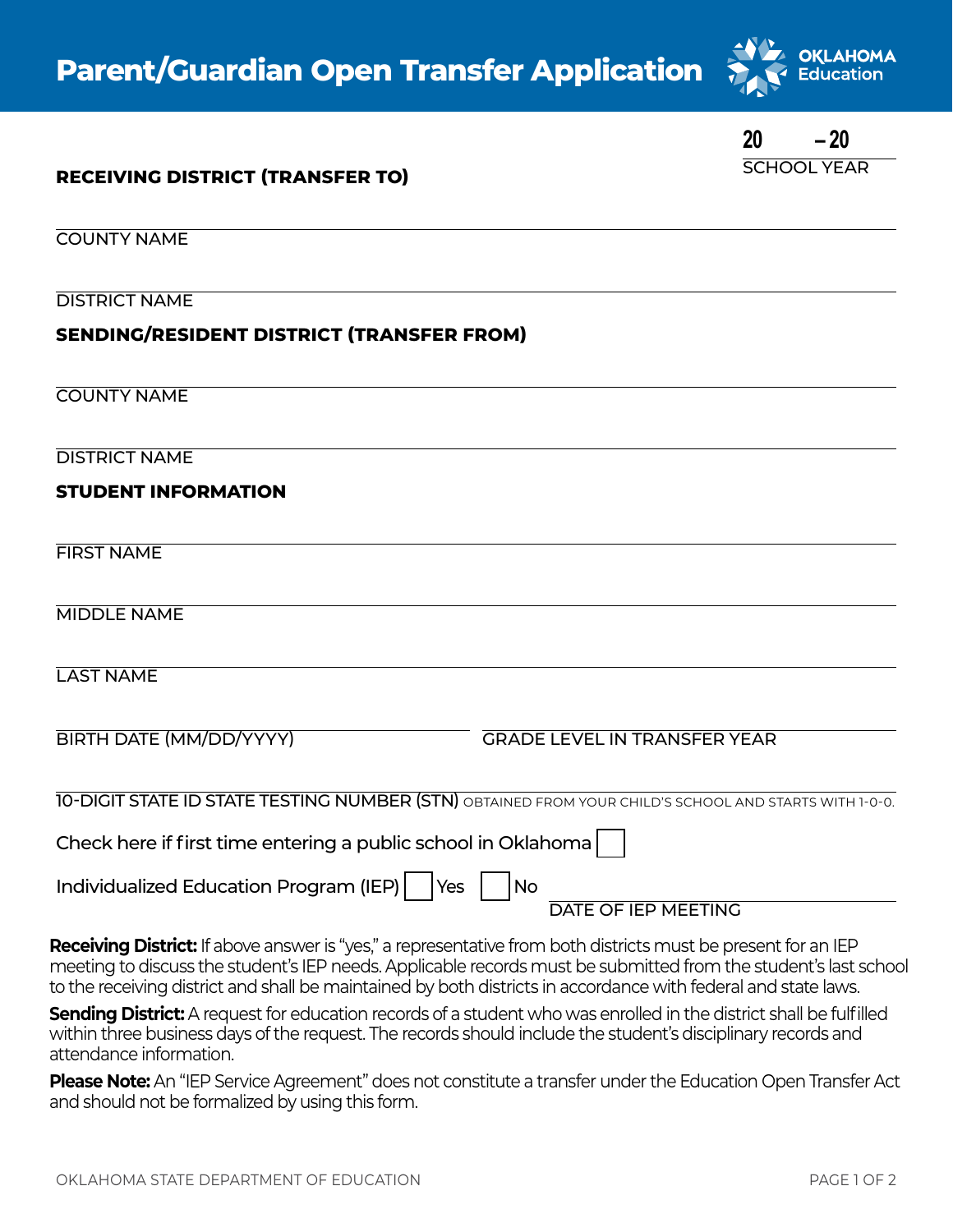

# **PARENT/LEGAL GUARDIAN MUST COMPLETE AND SIGN**

| <b>FIRST AND LAST NAME</b>                                                                                                                                                                                                                                                                                                                                                                                                                                                                                                                                                                                                                                                                                                                                                                                                                                                                                                                                                                                                                                                                                                                                                                                                                                                                                                    | <b>EMAIL</b>                                                                                                                                                                                                                                       |
|-------------------------------------------------------------------------------------------------------------------------------------------------------------------------------------------------------------------------------------------------------------------------------------------------------------------------------------------------------------------------------------------------------------------------------------------------------------------------------------------------------------------------------------------------------------------------------------------------------------------------------------------------------------------------------------------------------------------------------------------------------------------------------------------------------------------------------------------------------------------------------------------------------------------------------------------------------------------------------------------------------------------------------------------------------------------------------------------------------------------------------------------------------------------------------------------------------------------------------------------------------------------------------------------------------------------------------|----------------------------------------------------------------------------------------------------------------------------------------------------------------------------------------------------------------------------------------------------|
| <b>STREET ADDRESS</b>                                                                                                                                                                                                                                                                                                                                                                                                                                                                                                                                                                                                                                                                                                                                                                                                                                                                                                                                                                                                                                                                                                                                                                                                                                                                                                         |                                                                                                                                                                                                                                                    |
| <b>CITY</b>                                                                                                                                                                                                                                                                                                                                                                                                                                                                                                                                                                                                                                                                                                                                                                                                                                                                                                                                                                                                                                                                                                                                                                                                                                                                                                                   | <b>ZIP CODE</b>                                                                                                                                                                                                                                    |
| <b>HOME PHONE</b>                                                                                                                                                                                                                                                                                                                                                                                                                                                                                                                                                                                                                                                                                                                                                                                                                                                                                                                                                                                                                                                                                                                                                                                                                                                                                                             | <b>ALTERNATIVE PHONE</b>                                                                                                                                                                                                                           |
| 1. Is the parent/legal guardian requesting this open transfer a TEACHER* employed by this                                                                                                                                                                                                                                                                                                                                                                                                                                                                                                                                                                                                                                                                                                                                                                                                                                                                                                                                                                                                                                                                                                                                                                                                                                     |                                                                                                                                                                                                                                                    |
| receiving district?  <br> Yes<br><b>No</b>                                                                                                                                                                                                                                                                                                                                                                                                                                                                                                                                                                                                                                                                                                                                                                                                                                                                                                                                                                                                                                                                                                                                                                                                                                                                                    |                                                                                                                                                                                                                                                    |
| *A teacher is any person who is employed to serve as a district superintendent, principal, supervisor, counselor,<br>librarian, school nurse, classroom teacher, or a school employee in any other instructional supervisory/<br>administrative capacity.                                                                                                                                                                                                                                                                                                                                                                                                                                                                                                                                                                                                                                                                                                                                                                                                                                                                                                                                                                                                                                                                     |                                                                                                                                                                                                                                                    |
| 2. Is the parent/legal guardian requesting this open transfer a member of the active uniformed                                                                                                                                                                                                                                                                                                                                                                                                                                                                                                                                                                                                                                                                                                                                                                                                                                                                                                                                                                                                                                                                                                                                                                                                                                | military services of the United States and on full time active-duty status or active-duty orders?                                                                                                                                                  |
| No (If yes, provide active-duty documentation.)<br>Yes                                                                                                                                                                                                                                                                                                                                                                                                                                                                                                                                                                                                                                                                                                                                                                                                                                                                                                                                                                                                                                                                                                                                                                                                                                                                        |                                                                                                                                                                                                                                                    |
| 3. Is the student currently in foster care?<br>Yes                                                                                                                                                                                                                                                                                                                                                                                                                                                                                                                                                                                                                                                                                                                                                                                                                                                                                                                                                                                                                                                                                                                                                                                                                                                                            | No (If yes, provide foster care documentation.)                                                                                                                                                                                                    |
| 4. Is the student currently home schooled?   Yes                                                                                                                                                                                                                                                                                                                                                                                                                                                                                                                                                                                                                                                                                                                                                                                                                                                                                                                                                                                                                                                                                                                                                                                                                                                                              | <b>No</b>                                                                                                                                                                                                                                          |
| Pursuant to the provisions of the statutes of the State of Oklahoma, and the rules and regulations of the State<br>Board of Education, this application is hereby made to permit the child listed on this form to transfer from their<br>resident Sending District to the Receiving District as indicated on this form. The parent/guardian applicant verifies<br>by their signature (below) that they are the custodial parent or legal guardian of the child listed above and hereby<br>acknowledges that if this transfer is approved, the parent/quardian shall be bound by the Compulsory School<br>Further, as the parent or quardian of the minor student named above, I acknowledge, agree, understand that<br>pursuant to the Oklahoma Education Open Transfer Act 70 O.S. § 8-101.2 the Receiving District may deny the<br>or as a result of the student have a history of absences, which is defined as ten or more unexcused absences in one<br>semester. 70 O.S. § 8-101(A-B). As such, I hereby authorize the Receiving District to access the education records of<br>the student this transfer application is submitted on behalf of; provided, however, the authorization to access the<br>education records is limited to those reasonably related and necessary to student discipline and attendance data. | Attendance Laws of Oklahoma rules and all regulations of the Receiving District named on this transfer application.<br>request for transfer based on a lack of capacity, an incident of student discipline as outlined in 70 O.S. § 24-101.3; and/ |
| SIGNATURE OF THE PARENT/GUARDIAN                                                                                                                                                                                                                                                                                                                                                                                                                                                                                                                                                                                                                                                                                                                                                                                                                                                                                                                                                                                                                                                                                                                                                                                                                                                                                              | <b>DATE</b>                                                                                                                                                                                                                                        |
| <b>DISTRICT USE ONLY</b><br>District has three business days to upload this transfer request into the transfer system. If there is                                                                                                                                                                                                                                                                                                                                                                                                                                                                                                                                                                                                                                                                                                                                                                                                                                                                                                                                                                                                                                                                                                                                                                                            | documentation from question 2 or 3 above, please retain this information to upload into the transfer system.                                                                                                                                       |
|                                                                                                                                                                                                                                                                                                                                                                                                                                                                                                                                                                                                                                                                                                                                                                                                                                                                                                                                                                                                                                                                                                                                                                                                                                                                                                                               |                                                                                                                                                                                                                                                    |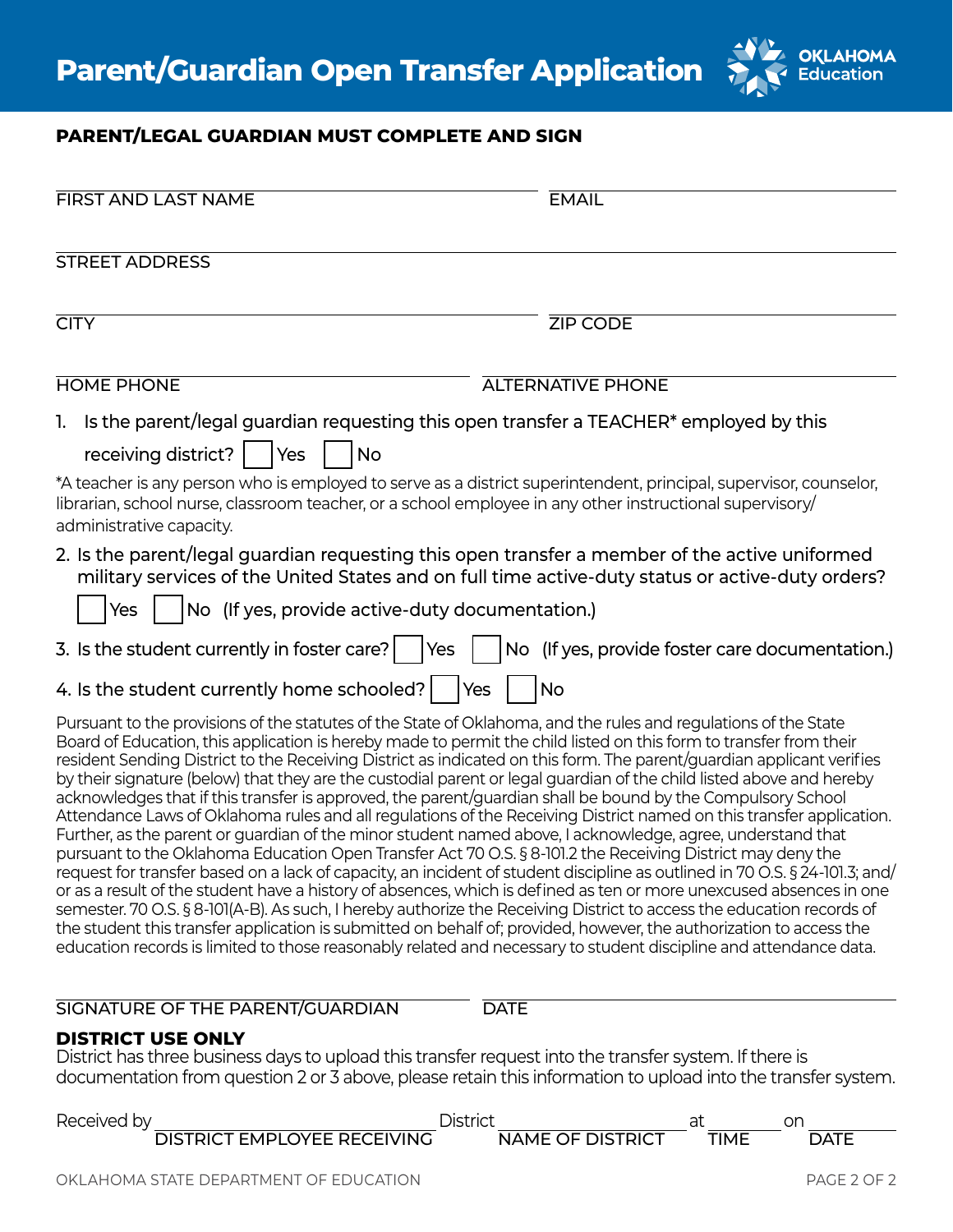### **ATTACHMENT** *A* **Application Form**

**Completion of this form is required of each applicant for a transfer in order to apply the criteria of this policy. Failure to fully and truthfully complete and timely submit this form to the district will result in a**  denial of the transfer. Completion of this form will be in addition to completion of any form required **by the State Board of Education.** 

**1. Full name of student as it appears on the student's birth certificate:**

**2. Date of student's birth:**

| . . |    | baic of placeth p biftin                                                                |
|-----|----|-----------------------------------------------------------------------------------------|
| 3.  |    | Current address of student:                                                             |
| 4.  |    | Full names of parent(s), quardian(s), or custodian(s) of the student                    |
| 5.  |    | Educational history of the student:                                                     |
|     | A. | School district in which student currently resides: _______                             |
|     | В. | School in which the student is currently enrolled, if different from above.             |
|     | C. | If the student has not exclusively attended the school district in which the student is |

**C. If the student has not exclusively attended the school district in which the student is currently enrolled, list the name of each school district and addresses, if known, in which student has ever been enrolled:**

|    | School: with the contract of the contract of the contract of the contract of the contract of the contract of the contract of the contract of the contract of the contract of the contract of the contract of the contract of t |
|----|--------------------------------------------------------------------------------------------------------------------------------------------------------------------------------------------------------------------------------|
|    |                                                                                                                                                                                                                                |
|    |                                                                                                                                                                                                                                |
|    |                                                                                                                                                                                                                                |
| 6. |                                                                                                                                                                                                                                |
| 7. | Grade in which the student desires to enroll: __________________________________                                                                                                                                               |
| 8. | Courses in which the student desires to enroll in each semester in the coming school year:                                                                                                                                     |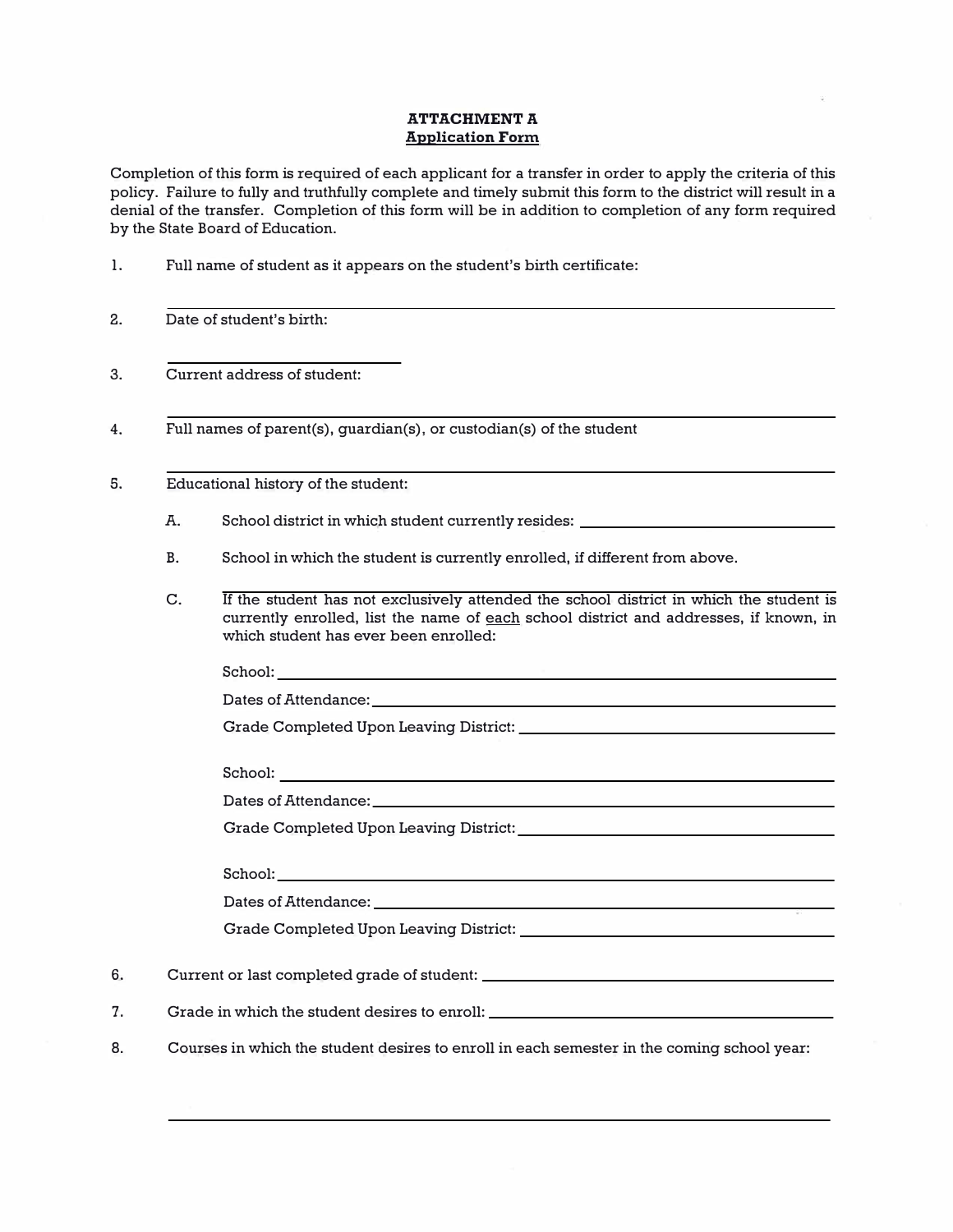**9. Has the student a disciplinary record for violating school regulations?**

| Yes           | $\mathbb{N}^{\circ}$ |                                                                                     |
|---------------|----------------------|-------------------------------------------------------------------------------------|
|               |                      | If Yes, state school(s) in which each violation occurred and approximate date(s) of |
| violation(s): |                      |                                                                                     |

**10. Has the student ever been suspended from school or placed in an alternative education program or setting for disciplinary reasons?**

| Yes |  |  | Nο |  |
|-----|--|--|----|--|
|     |  |  |    |  |

If **Yes: For each suspension and alternative program or setting, state the school which suspended or placed the student; the nature of the offense; and approximate date of the suspension or placement, if different from the above:**

**11. Has the student been adjudicated as a delinquent for either a violent or nonviolent offense under relevant Oklahoma law?**

| Yes |  | No |  |  |
|-----|--|----|--|--|
|-----|--|----|--|--|

If **Yes: State the name of the court making the adjudication; the time of such adjudication; the nature of offense; whether the student is still under any court supervision; and, if so, the name of the person overseeing such supervision:**

**12. Has the student been convicted as an adult for either a violent or nonviolent offense as defined in relevant Oklahoma law?**

| Yes.<br>Nο |  |
|------------|--|
|------------|--|

If **Yes: State the name of the court in which the conviction was entered; the time of the conviction; the nature of the offense; the sentence imposed; whether the student is still under any court supervision; and, if so, the name of the parole officer or other supervisor:**

**13. Has the student committed on school property, in school transportation, or at a school event, a violent act or an act showing deliberate or reckless disregard for the health or safety of faculty or others?**

| Yesl<br>No l |  |
|--------------|--|
|--------------|--|

If **Yes: State the school district attended when the act occurred; the approximate date of the act; and describe what occurred:**

**14. Has the student possessed on school property, in school transportation, or at a school event, an alcoholic beverage; low-point beer, as defined by relevant Oklahoma law; or been involved**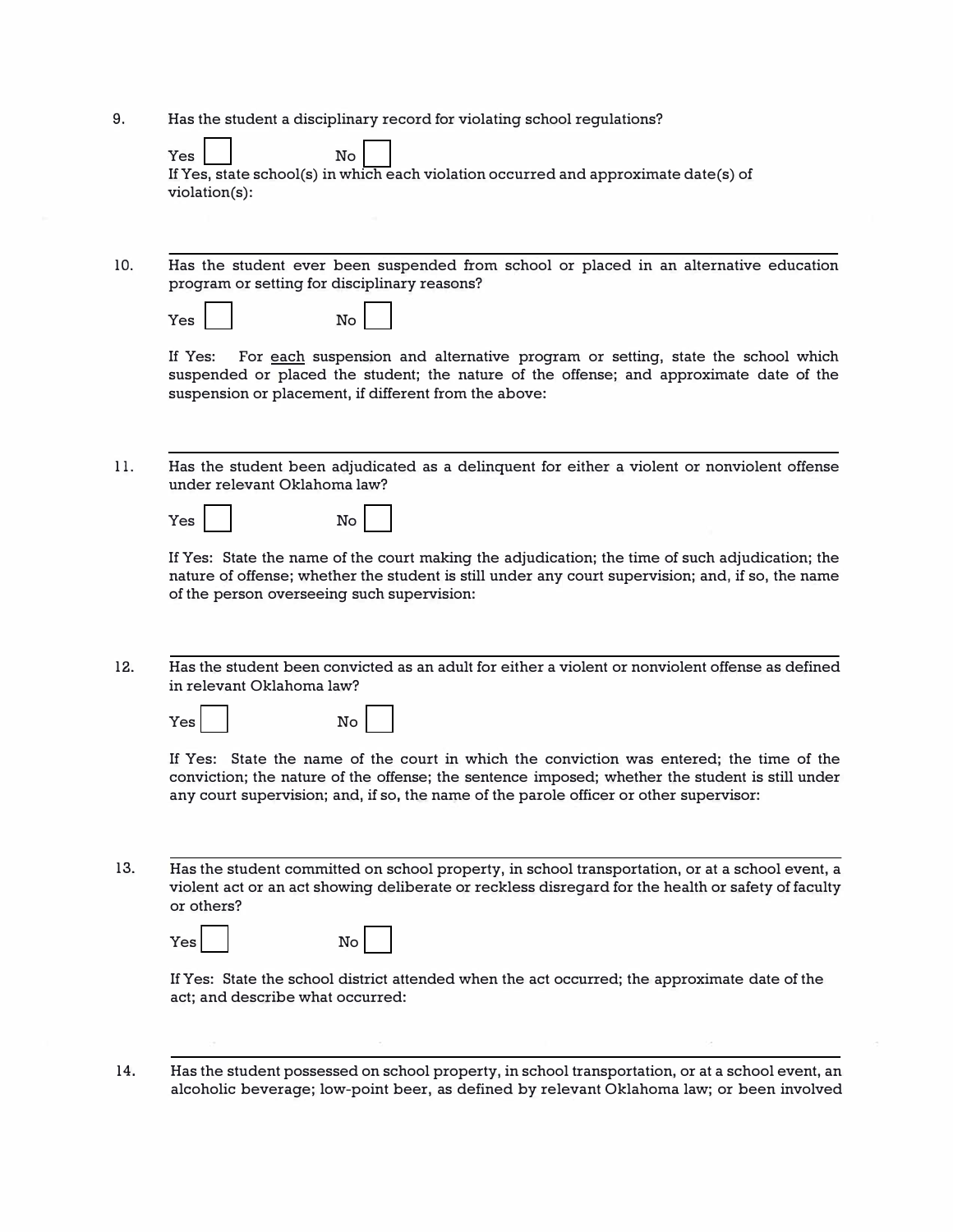**with missing or stolen property found to have been taken from a student, school employee, or the school during school activities?** 

| ∽<br>I<br>N٢ | -- | ↖<br>≏ |
|--------------|----|--------|
|              |    |        |

 $\overline{\phantom{0}}$ 

If **Yes: State, for each separate act, the school district attended when the act occurred; the approximate date of the act; and describe what occurred:** 

**15. Has the student possessed on school property, while in school transportation, or at a school event, a dangerous weapon or a controlled dangerous substance, as defined by relevant Oklahoma law, or a prescription or non-prescription mood-altering substance?**

| $Yes$ | No |                                                                                                                                                            |  |  |
|-------|----|------------------------------------------------------------------------------------------------------------------------------------------------------------|--|--|
|       |    | If Yes:  State, for each separate act, the school district attended when the act occurred; the<br>approximate date of the act; and describe what occurred: |  |  |

**16. Has the student ever been removed from any school for making an electronic communication with the intent to terrify, intimidate, harass, or threaten injury or harm to faculty or other students?**

| Yes | No |  |
|-----|----|--|
|     |    |  |

If **Yes: State, for each separate act, the school district attended when the act occurred; the approximate date of the act; and describe what occurred:**

**1 7.** If **the student has been identified as a child with a disability, this district will need to review all such records to make a reasonable determination of whether the district has the facilities, programs, staff, and space to implement the student's current or anticipated Individualized Education Program (IEP) or Section 504 Accommodation Plan, and, if preliminary approval of a transfer is made, to conduct the statutorily-required joint IEP or Section 504 conference with the resident school district. Is the student currently, or has the student been, a child with a disability who received an IEP or Section 504 Accommodation Plan?** 

| Yes | Ν∩ |
|-----|----|
|-----|----|

If **Yes: Brief describe the nature of the disability; the approximate time period in which the student has been, or was, under an IEP or Section 504 Accommodation Plan; and the names of the school districts which implemented the student's plan:** 

**18. Do you agree to complete the Consent For Release Of Confidential Information, allowing this district to review all educational records of the student from all previous schools attended by the student?**

**Yes No**